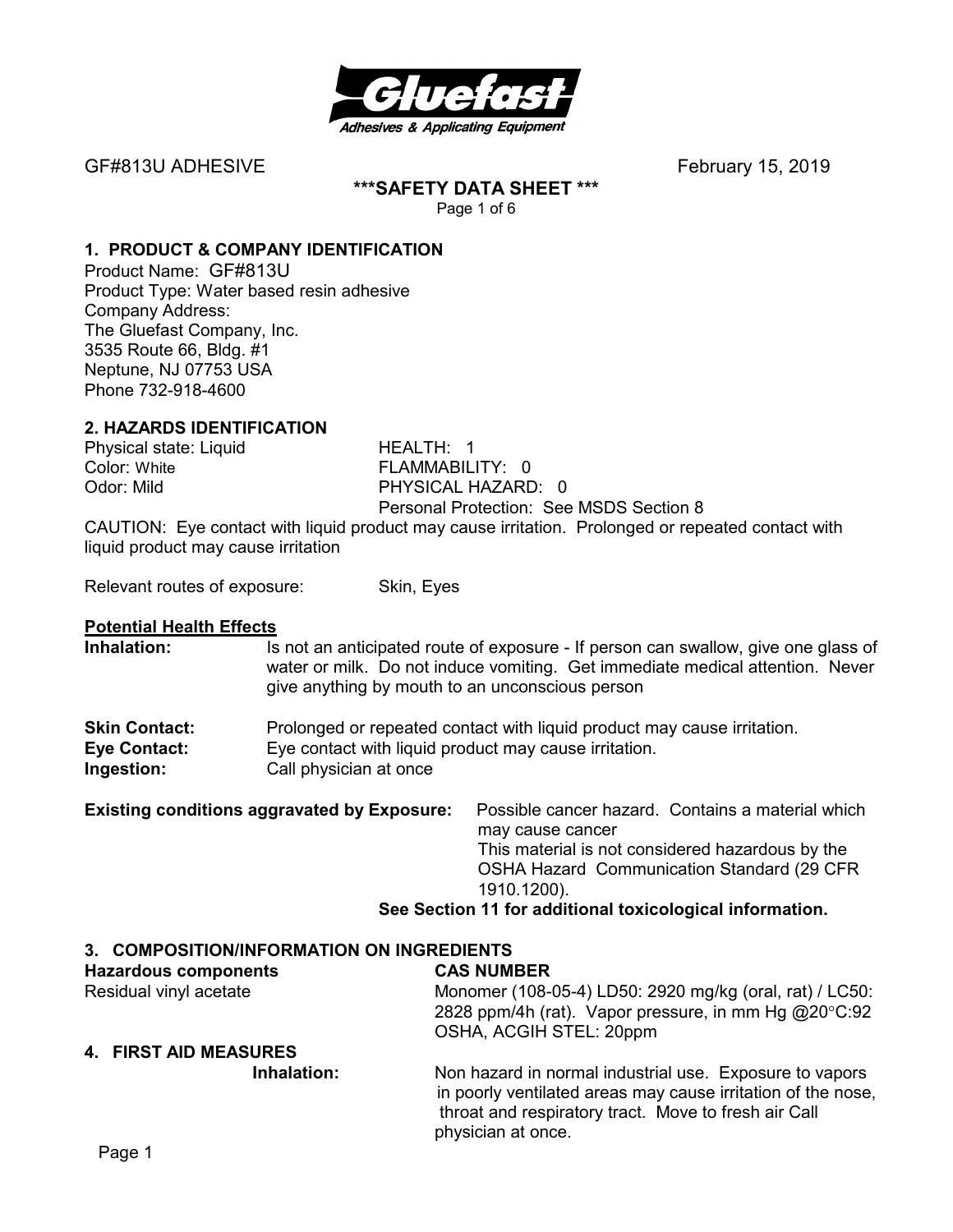

GF#813U ADHESIVE **SERIEF AND ADHESIVE February 15, 2019** 

#### **\*\*\*SAFETY DATA SHEET \*\*\***

Page 2 of 6

| <b>Skin contact:</b> | Prolonged or repeated contact with liquid may cause irritation. Wash affected<br>area with soap and water. Launder contaminated clothing before reuse.                                                      |
|----------------------|-------------------------------------------------------------------------------------------------------------------------------------------------------------------------------------------------------------|
| Eye contact:         | Flush immediately with water for 15 minutes. Consult a physician if irritation<br>persists.                                                                                                                 |
| Ingestion:           | Not an anticipated route of exposure. Small amounts are not anticipated to be<br>harmful. Do not induce vomiting. Get immediate medical attention. Never give<br>anything by mouth to an unconscious person |

| <b>5. FIRE FIGHTING MEASURES</b>          |                                                                                                                                                                                                                                                                                        |
|-------------------------------------------|----------------------------------------------------------------------------------------------------------------------------------------------------------------------------------------------------------------------------------------------------------------------------------------|
| <b>Flash point:</b>                       | Non Flammable                                                                                                                                                                                                                                                                          |
| Auto ignition temperature:                | Not applicable                                                                                                                                                                                                                                                                         |
| Flammable/Explosive limits - lower:       | Not applicable                                                                                                                                                                                                                                                                         |
| Flammable/Explosive limits - upper:       | Not applicable                                                                                                                                                                                                                                                                         |
| <b>Extinguishing media:</b>               | Non- flammable in liquid state; use water spray (fog),<br>foam, dry chemical or carbon dioxide on dried product.                                                                                                                                                                       |
| <b>Special firefighting procedures:</b>   | Fire fighters should wear positive pressure self-contained<br>breathing apparatus (SCBA). Wear full protective clothing.                                                                                                                                                               |
| Unusual fire or explosion hazards:        | There is the possibility of pressure build-up in closed<br>containers when heated. Water spray may be used to<br>cool the containers.                                                                                                                                                  |
| <b>Hazardous combustion products:</b>     | Incomplete combustion can yield low molecular weight<br>hydrocarbons, carbon monoxide.                                                                                                                                                                                                 |
| 6. ACCIDENTAL RELEASE MEASURES            |                                                                                                                                                                                                                                                                                        |
|                                           | Dike if necessary, contain spill with inert absorbent and<br>transfer to containers for disposal. Keep spilled product<br>out of sewers, watersheds or water systems                                                                                                                   |
| <b>Environmental precautions:</b>         | Do not allow material to contaminate ground water system.<br>No special environmental precautions required.                                                                                                                                                                            |
| <b>Clean-up methods:</b>                  | Spills should be taken up with suitable absorbent and<br>placed in containers. Spill area can be washed with<br>water; collect wash water for approved disposal. Do not<br>flush to storm sewer or waterway. Contact state or town<br>municipalities for proper disposal instructions. |
| 7. HANDLING AND STORAGE                   |                                                                                                                                                                                                                                                                                        |
| <b>Handling &amp; Storage Conditions:</b> | Store at room temperature.                                                                                                                                                                                                                                                             |

Rotate stock using oldest material first.

**Storage:**. Shelf life three months. *KEEP FROM FREEZING*.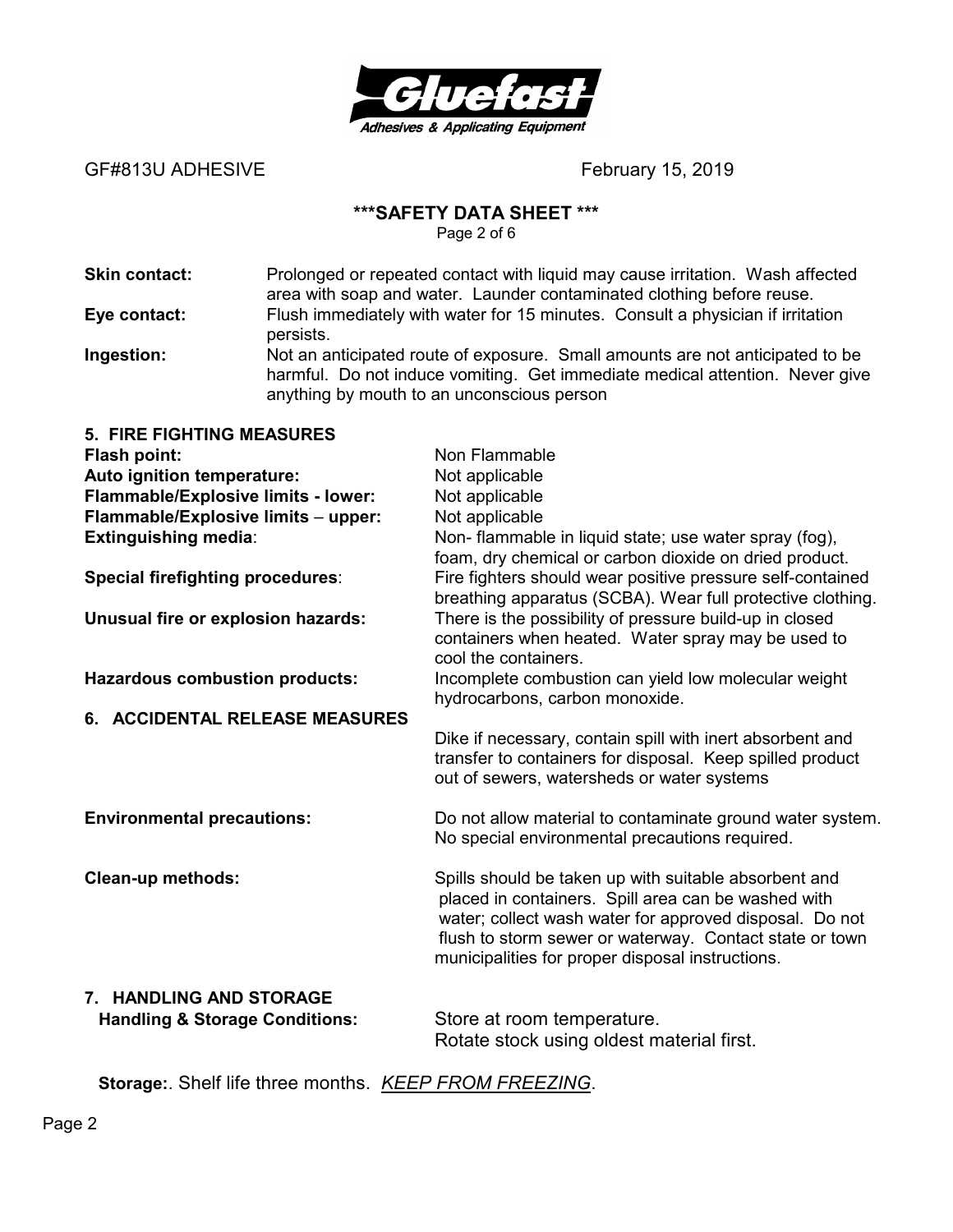

GF#813U ADHESIVE **BEF#813U ADHESIVE** 

#### **\*\*\*SAFETY DATA SHEET \*\*\***  Page 3 of 6

## **8. EXPOSURE CONTROLS/PERSONAL PROTECTION**

**Employers should complete an assessment of all workplaces to determine the need for, and selection of, proper exposure controls and protective equipment for each task performed.** 

| <b>Hazardous components</b>    | <b>ACGIH TLV</b>                                                                                                                                                                                                                                                                                                                       | <b>OSHA PEL</b> | <b>AIHA WEEL</b>                                                                                                                                            | <b>OTHER</b> |
|--------------------------------|----------------------------------------------------------------------------------------------------------------------------------------------------------------------------------------------------------------------------------------------------------------------------------------------------------------------------------------|-----------------|-------------------------------------------------------------------------------------------------------------------------------------------------------------|--------------|
| None                           | None                                                                                                                                                                                                                                                                                                                                   | <b>None</b>     | <b>None</b>                                                                                                                                                 | None         |
| <b>Engineering controls:</b>   |                                                                                                                                                                                                                                                                                                                                        |                 | General room ventilation is usually adequate. Local<br>exhaust ventilation is recommended when general<br>ventilation is not sufficient to control airborne |              |
| <b>Respiratory protection:</b> | contamination.<br>No personal respiratory protective equipment normally<br>required. Where the potential exists for exposure to<br>decomposition products due to heating or elevated<br>temperatures, wear NIOSH approved respiratory<br>protection as appropriate. Observe OSHA regulations<br>for respiratory use (29 CFR 1910.134). |                 |                                                                                                                                                             |              |
| <b>Eyeface protection:</b>     | Safety goggles or safety glasses with side shields. Full<br>face protection should be used if the potential for<br>splashing or spraying of product exists.                                                                                                                                                                            |                 |                                                                                                                                                             |              |
| <b>Skin protection:</b>        | protective clothing.                                                                                                                                                                                                                                                                                                                   |                 | Use impermeable gloves and protective clothing as<br>necessary to prevent skin contact. Wear suitable                                                       |              |

| 9. PHYSICAL AND CHEMICAL PROPERTIES            |                 |  |
|------------------------------------------------|-----------------|--|
| <b>Physical state:</b>                         | Liquid          |  |
| Color:                                         | White           |  |
| Odor:                                          | Mild, sweet     |  |
| <b>Odor threshold:</b>                         | Not available   |  |
| Ph:                                            | $5 - 6$         |  |
| <b>Vapor Pressure:</b>                         | Not applicable  |  |
| <b>Boiling Point/range:</b>                    | >212F           |  |
| <b>Freesing Point/range:</b>                   | Below 32°F      |  |
| Specific gravity:                              | 1.05            |  |
| Vapor density:                                 | Not applicable  |  |
| <b>Flash Point:</b>                            | Not applicable  |  |
| <b>Flammable/Explosive limits - lower:</b>     | Not applicable  |  |
| Flammable/Explosive limits - upper:            | Not applicable  |  |
| <b>Autoignition temperature:</b>               | Not applicable  |  |
| <b>Evaporation rate:</b>                       | Not applicable  |  |
| <b>Solubility in water:</b>                    | <b>Miscible</b> |  |
| <b>Partition coefficient (n-octanol/water)</b> | Not available   |  |
| <b>VOC content:</b>                            | Not established |  |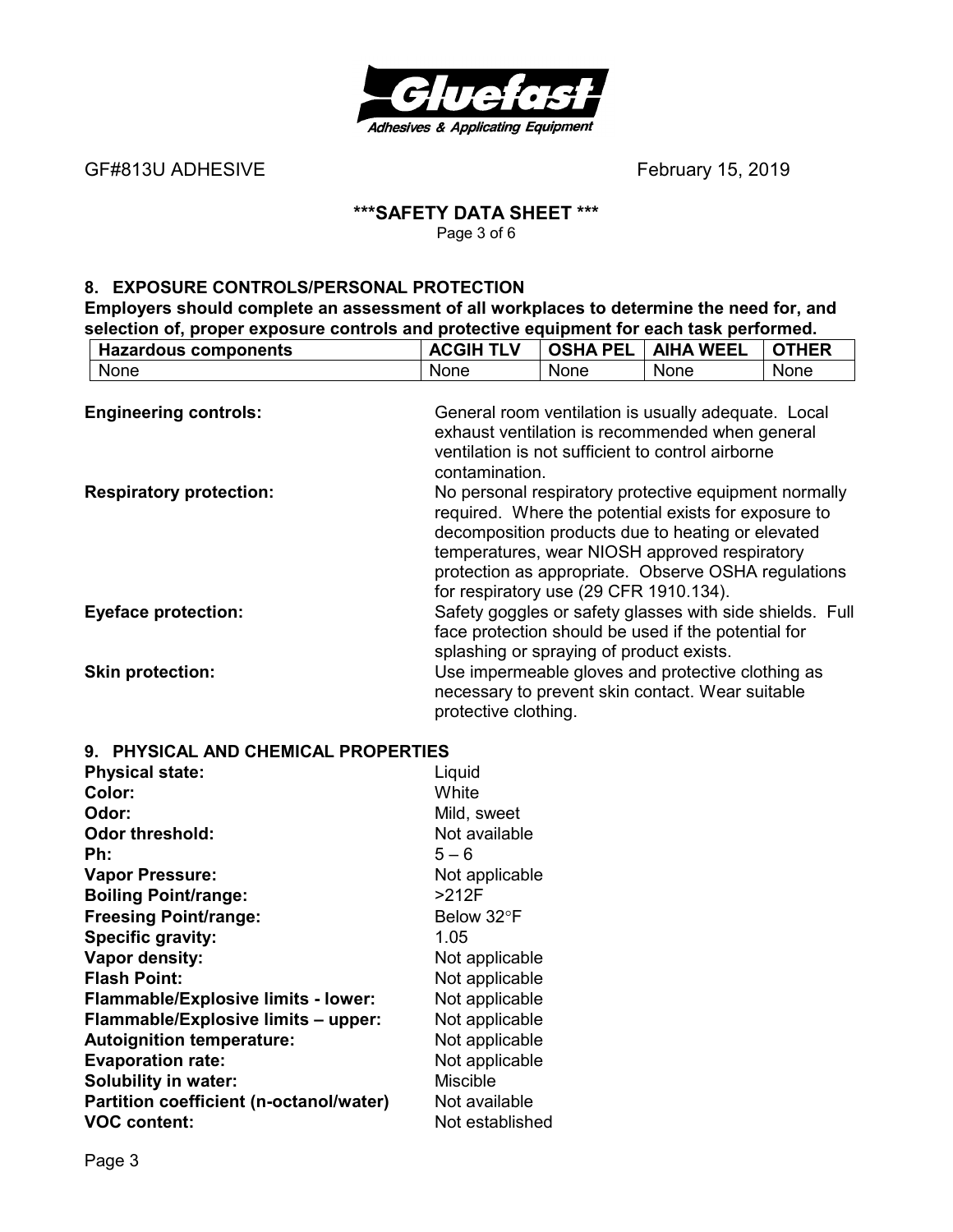

# **\*\*\*SAFETY DATA SHEET \*\*\***

Page 4 of 6

#### **10. STABILITY AND REACTIVITY**

| Stability                        | Stable                           |
|----------------------------------|----------------------------------|
| Hazardous reactions:             | Will not occur.                  |
| Hazardous decomposition products | Not Established                  |
|                                  |                                  |
| Incompatible materials:          | Materials that react with water. |
| Conditions to avoid:             | Do not freeze.                   |

#### **11. TOXICOLOGICAL INFORMATION**

| <b>Hazardous components</b> |      | NTB Carcinogen   IARC Carcinogen | <b>OSHA Carcinogen</b><br>(Specifically Regulated) |
|-----------------------------|------|----------------------------------|----------------------------------------------------|
| None                        | None | None                             | None                                               |
|                             |      |                                  |                                                    |
| <b>Hazardous components</b> |      | <b>Health Effects/</b>           |                                                    |
|                             |      | <b>Target Organs</b>             |                                                    |
| None                        |      | None                             |                                                    |

#### **12. ECOLOGICAL INFORMATION**

Ecological information: N/A

#### **13. DISPOSAL CONSIDERATIONS**

| Information provided is for unused product only. |                                                                                                                                                                                                                                                 |  |
|--------------------------------------------------|-------------------------------------------------------------------------------------------------------------------------------------------------------------------------------------------------------------------------------------------------|--|
| Recommended method of disposal:                  | Legal disposition of wastes is the responsibility of the<br>owner/generator of the waste. Applicable federal, state<br>and/or local regulations must be followed during<br>treatment, storage, or disposal of waste containing this<br>product. |  |
| Hazardous waste number:                          | Not a RCRA hazardous waste.                                                                                                                                                                                                                     |  |
| ,,,,,,,,,,,,,,,,,,,,,,                           |                                                                                                                                                                                                                                                 |  |

## **14. TRANSPORT INFORMATION**

U.S. Department of Transportation Ground (49 CFR)<br>Proper shipping name: GF813

GF813UGL, GF813UPL, GF813UDR Hazard class or division: None Identification number: None Packing group: Carton, 5-gallon pail, 55 gallon drum Product is not regulated, non hazardous and not restricted for transport by air or water.

Page 4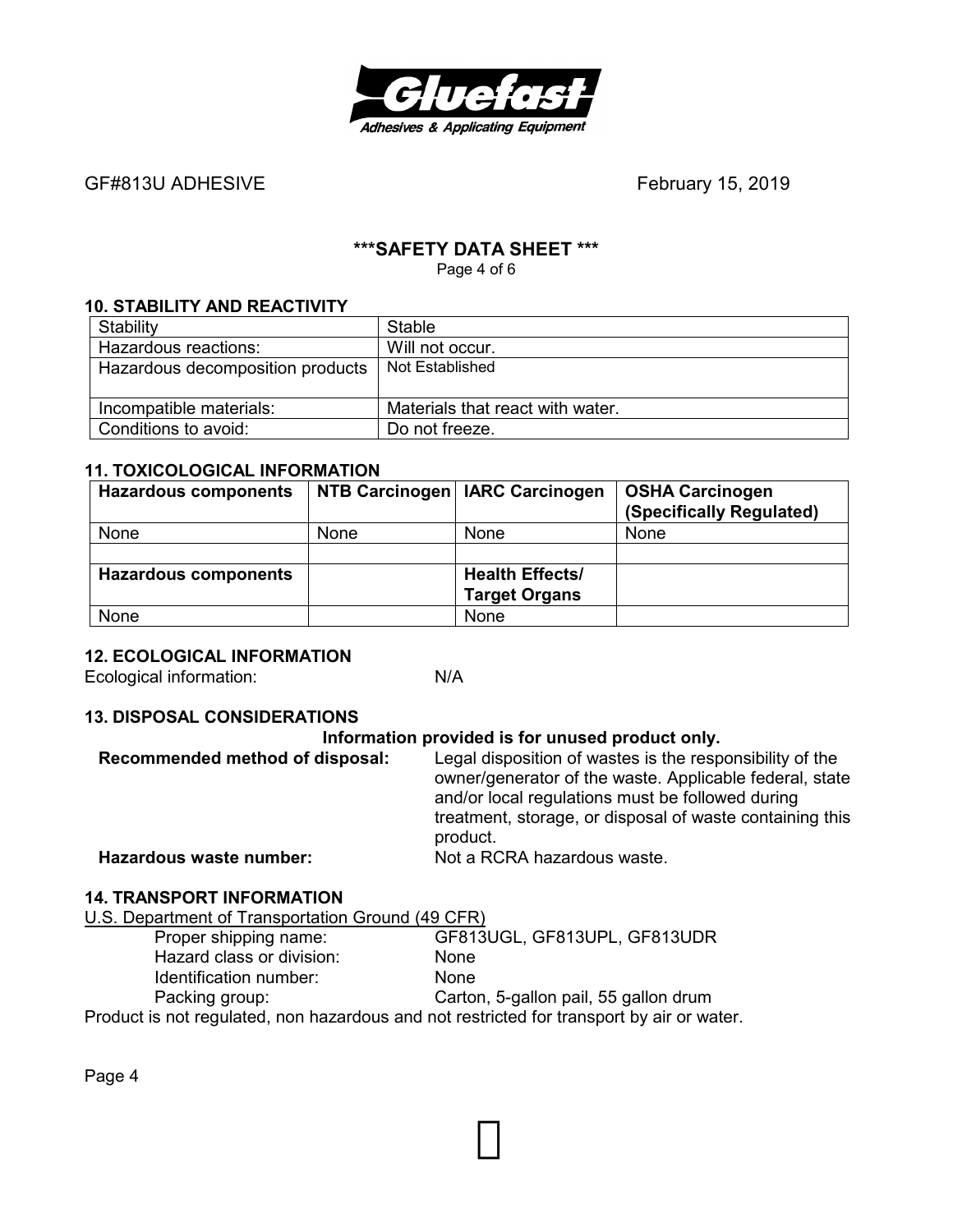

#### **\*\*\*SAFETY DATA SHEET \*\*\***

Page 5 of 6

# INTERNATIONAL AIR TRANSPORTATION (ICAO/IATA)<br>Proper shipping name: GF813UGL,

 Hazard class or division: None Identification number: None

GF813UGL, GF813UPL, GF813UDR Packing group: Carton, 5-gallon pail, 55 gallon drum

Product is not regulated, non hazardous and not restricted for transport by air.

# WATER TRANSPORTATION (IMO/MDG)

Hazard class or division: None Identification number: None Exceptions: None

 Proper shipping name: GF813UGL, GF813UPL, GF813UDR Packing group: Carton, 5-gallon pail, 55 gallon drum

Product is not regulated, non hazardous and not restricted for transport by air or water.

#### **15. REGULATORY INFORMATION United States Regulatory Information**

| TSCA 8 (b) Inventory Status:        | All components are listed or are exempt from listing<br>on the Toxic Substances Control Act Inventory. |
|-------------------------------------|--------------------------------------------------------------------------------------------------------|
| TCSA 12 (b) Export Notification:    | None above reporting de minimus                                                                        |
| <b>CERCLA/SARA Section 302 EHS:</b> | None above reporting de minimus                                                                        |
| <b>CERCLA/SARA Section 311/312:</b> | <b>None</b>                                                                                            |
| <b>CERCLA/SARA 313:</b>             | None                                                                                                   |

**California Proposition 65:** This product contains chemical(s) known to the state of California to cause cancer (c) or reproductive (r) damage

|              |                  | --------- |
|--------------|------------------|-----------|
| %            | Item             | CAS#      |
| $< 0.0865\%$ | Acetaldehyde (c) | 75-07-0   |
| < 0.0173%    | Formaldehyde (c) | 50.00.00  |
| < 0.0029%    | Toluene (r)      | 108.88.3  |

#### **Canada Regulatory Information**

**WHMIS hazard class:** Not controlled

**CEPA DSL/NDSL Status:** All components are listed on or are exempt from listing on the Canadian Domestic Substances List.

Page 5